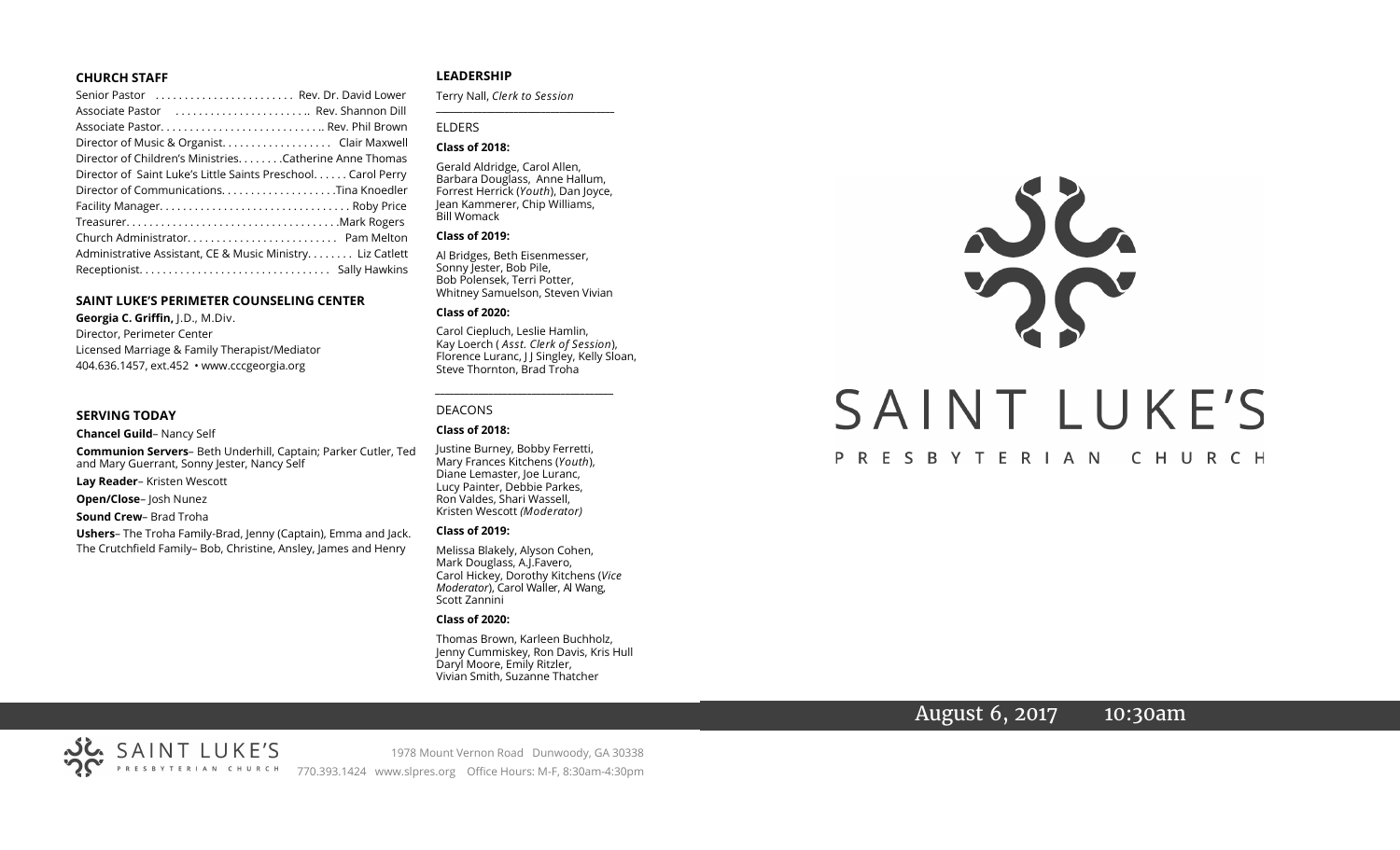

1978 Mount Vernon Road • Dunwoody, Georgia 30338 770.393.1424 • www.slpres.org

#### **August 6, 2017**

Ninth Sunday after Pentecost

#### **Liturgical Color:** White

*White is used on days we celebrate the redemptive work of Jesus Christ, such as Easter, Christmas and Communion Sundays.*

*Last Sunday's flowers (July 30) were given to the Glory of God by Lou LaMotte in loving memory of Lila Jean LaMotte.*

#### **SUNDAY SCHEDULE**

8:30am Chapel Communion Service 9:30am Sunday School 10:30am Sanctuary Worship Service *Nursery available at all services and Sunday School.* 

#### MISSION

Responding to God's call and empowered by the Holy Spirit, we invite all to join us in knowing, serving, and sharing Jesus Christ here and around the world.

VISION

To be a beacon of faith, hope, and love– every member an active disciple in Christ's ministry.

#### **WELCOME, GUESTS!**  We are delighted you are worshipping with us.

**DURING** the Welcome, please print the requested information on the Friendship Pad and pass the Friendship Pad down the pew.

**AFTER** the worship service, please join us outside the Sanctuary where our Pastors or a church officer will be available to answer questions and provide you with a loaf of freshly -baked bread.

**FOR MORE** information about our programs, ministries or membership, please contact one of our Pastors at 770.393.1424, or visit our website: slpres.org.

### **THAT ALL MAY WORSHIP**

**ASSISTIVE** A hearing loop is accessible  $\mathcal{D}_{\mathbf{r}}$ by switching hearing aids to T-coil. Also, large print hymnals and back cushions are available. Please contact an usher for further assistance.

**CHILDREN** are a precious part of our church family, and we welcome them in worship. Worship buckets and activity packets are available on the back ledges of the sanctuary for preschool and elementary ages. Each week, children are invited to walk up for an age-appropriate message during "Tell Us Our Story." After that time, they may remain in worship, or go to child care (PreK and younger).

#### **CARE FOR A REAL SCOTTISH HERITAGE**

**EXPERIENCE?**— We are currently planning to host a trip to Scotland next spring from April 29 to May 7, 2018. We are looking for roughly 25 people to join us as we explore this exciting country and our Presbyterian roots (our tour guide is an ordained minister in the Church of Scotland!). Some of you may recall we visited Scotland a few years ago and had such a wonderful time we are going back! Please contact Phil Brown to add your name to the list and/or if you have any questions about the trip: philbrown@slpres.org.

#### **SAINT LUKE'S MISSION PARTNER, AIR-GUATEMALA, RECEIVES INTERNATIONAL**

**PRIZE** — We are grateful and honored to announce that a long-time mission partner with Saint Luke's, the Alliance for International Reforestation (AIR-Guatemala) has been selected by the United Nations as one of the winners of the Equator Prize for 2017. This Prize is given every two years to 15 organizations—out of 806 nominations from 120 countries—that have demonstrated results in improving lives and natural resources through local leadership. Saint Luke's volunteers have worked with AIR for almost 20 years—including Rob Price and Les Woodsides this year.

One of the Mayan farmers who has worked with AIR for years, Doña Florinda Chonay, will go to New York City in September to receive the prize on behalf of "AIRES". Anne, her daughter Rebecca and colleague Cecilia Ramirez will also attend to watch the ceremony.

#### **SAINT LUKE'S UPCOMING EVENTS**

- Sunday, August 6 -Blessing of Backpacks at both services
- Sunday, August 27 -Kickoff Sunday Pancake Breakfast
- Sunday, September 10 Tartan Trot Sponsor Kickoff
- Sunday, September 17 -Electronics Recycling Event
- Wednesday, September 20 FEAST Begins
- Weeks of October 15 and October 22 Family Promise
- Sunday, October 22 Bluegrass Mass Concert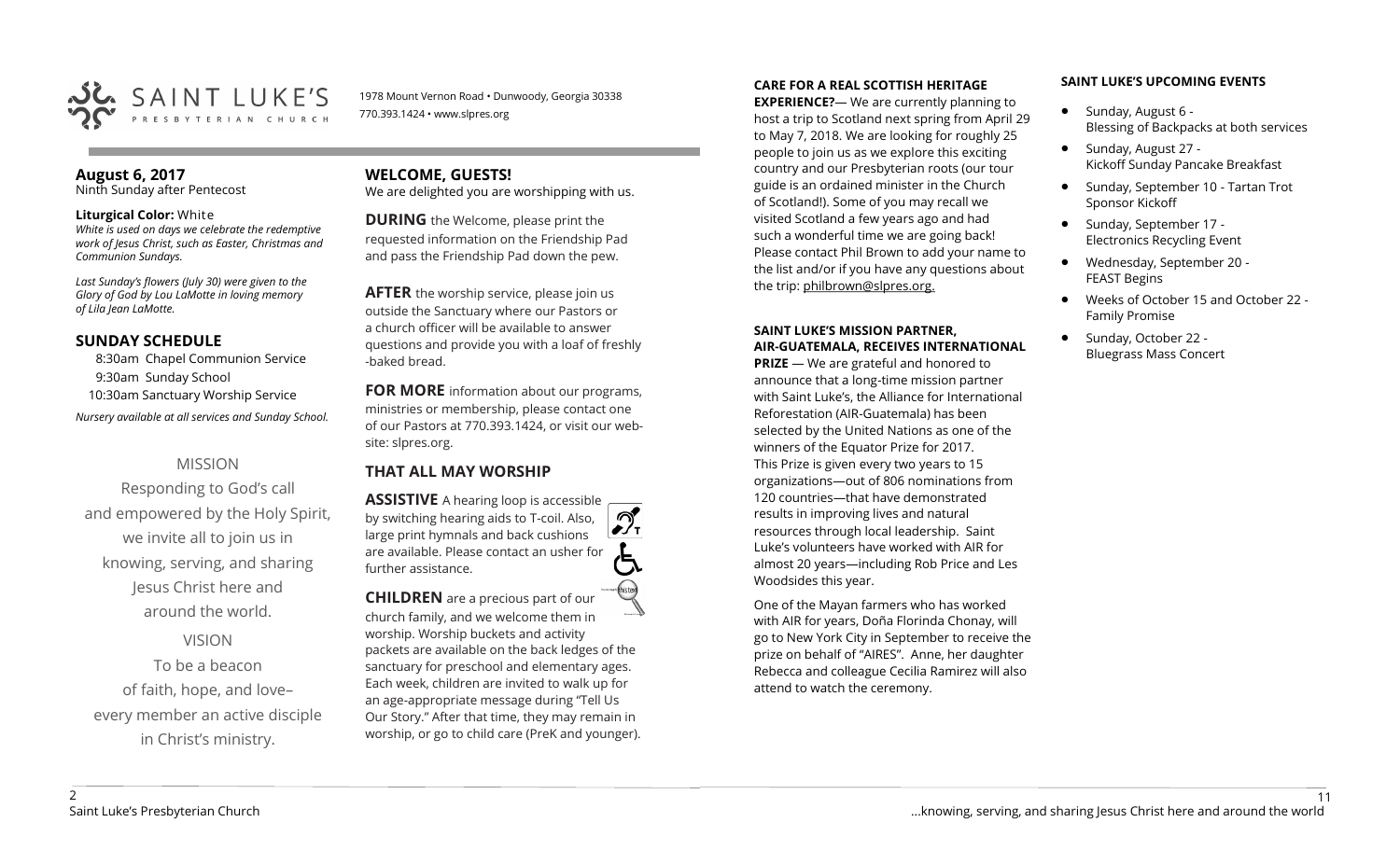# ADULT MINISTRY

**Shannon Dill shannondill@slpres.org / 770.393.1424 ext. 229** 

#### **ADULT SUNDAY SCHOOL**

Will convene on September 10 with a group meeting in the chapel at 9:30am to discuss the fall line-up. Individual classes will begin on September 17.

#### **FRIDAY MORNING MEN'S BIBLE STUDY**

Fellowship and Bible study every Friday from 6:40-8am in the Parlor with Dan Joyce.

 $\_$  ,  $\_$  ,  $\_$  ,  $\_$  ,  $\_$  ,  $\_$  ,  $\_$  ,  $\_$  ,  $\_$  ,  $\_$  ,  $\_$  ,  $\_$  ,  $\_$  ,  $\_$  ,  $\_$  ,  $\_$  ,  $\_$  ,  $\_$  ,  $\_$  ,  $\_$ 

#### **BIBLE STUDY: "WAYFARERS"**

Come join David, Shannon or Phil as this week's preacher leads a study of the scripture for the upcoming Sunday's worship. Meet on Wednesdays at 10am in the church library.

# YOUTH MINISTRY

**Phil Brown philbrown@slpres.org / 770.393.1424 ext. 238 Emily Wilmesherr emilywilmesherr@slpres.org/ 770.393.1424 ext. 234**   $\_$  ,  $\_$  ,  $\_$  ,  $\_$  ,  $\_$  ,  $\_$  ,  $\_$  ,  $\_$  ,  $\_$  ,  $\_$  ,  $\_$  ,  $\_$  ,  $\_$  ,  $\_$  ,  $\_$  ,  $\_$  ,  $\_$  ,  $\_$  ,  $\_$  ,  $\_$ 

#### **YOUTH SUNDAY SCHOOL**

Stay tuned for early fall calendar.

## **In Preparation for Worship**

"In Jesus Christ, the world was being reconciled to God."

*~Confession of 1967, Presbyterian Church USA, 9.07*

#### **Gathering Prayer**

**Prelude** Adagio *Wolfgang Amadeus Mozart* 

**Chiming of the Hour**

**Welcome and Announcements** 

**Call to Worship\*** Based on Romans 1

Leader: We are called to belong to Jesus Christ.

- **People: He is the One whom God promised to send, who died and rose for us.**
- Leader: In Him we know we are beloved creatures of God, called to be saints.
- **People: Grace and peace to all as we celebrate mercy and freedom, and seek to glorify God!**

**Hymn #610\*** O for a Thousand Tongues to Sing *AZMON*

#### **Call to Confession\***

Leader: The Lord be with you. **People: And also with you.** Leader: Let us pray.

#### **Prayer of Confession\***

#### **Gracious God,**

**there is no distinction between us,**

**for we have all sinned and fallen short of your glory.**

**We have not always kept your words in our minds or in our actions. We play favorites, draw boundaries, and neglect those whom we judge. Forgive us, we pray, and give us again the gift of your grace,**

**that we may be made right again through faith in Jesus Christ. Hear now our silent prayers of confession…**(*Silence is kept for personal confession)* 

Leader: Lord, in Your mercy,

**People: Hear our prayer. Amen.**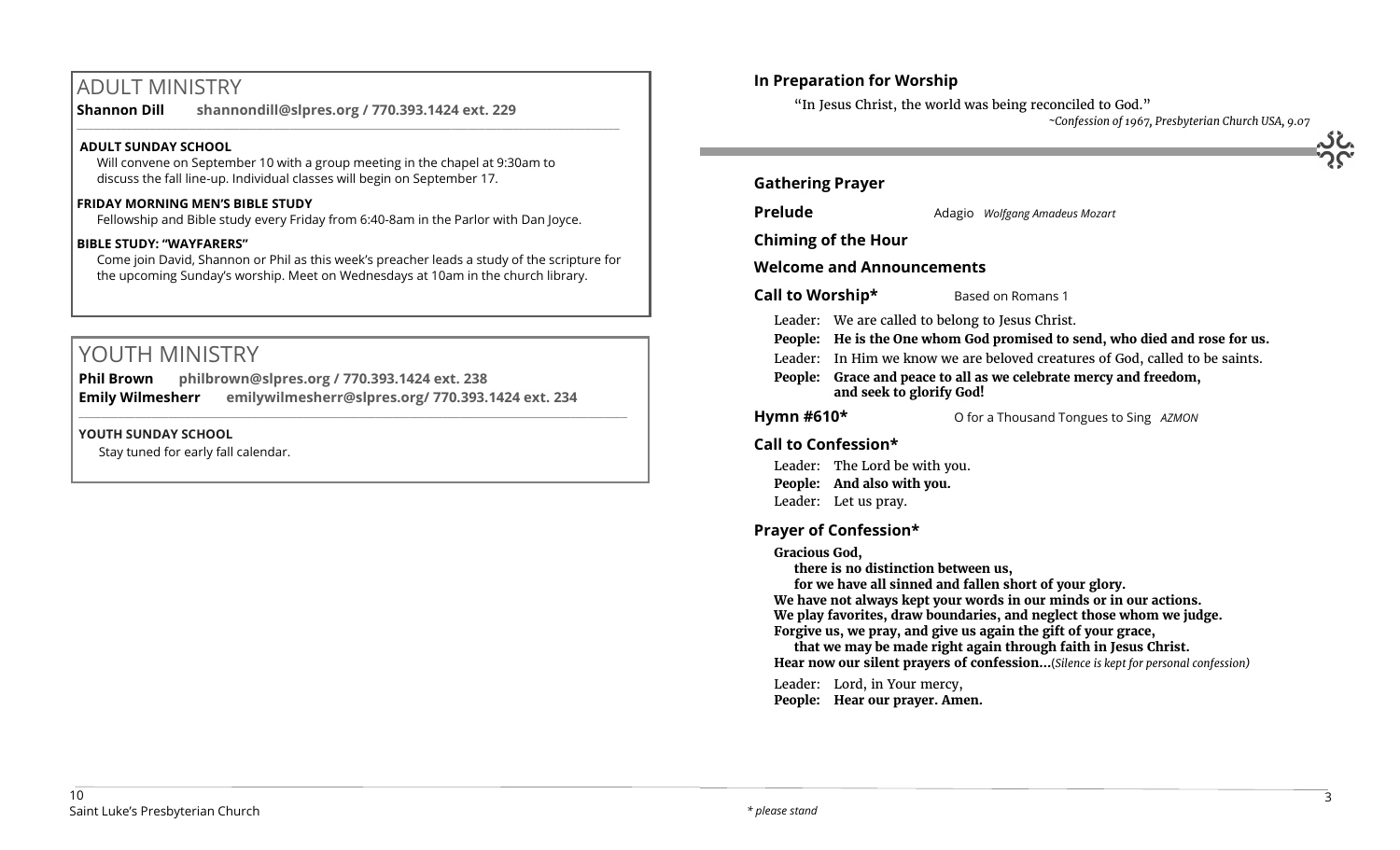#### **Assurance of Forgiveness\***

#### **Song of Praise\***

**Praise the Lord, praise the Lord, let the earth hear God's voice! Praise the Lord, praise the Lord, let the people rejoice! O come to the Father through Jesus the Son, and give God the glory, great things God has done!** 

#### **Passing of the Peace of Christ\***

Leader: May the peace of Christ be with you. **People: And also with you.**

#### **Prayer for Illumination Contract Contract Contract Contract Contract Contract Contract Contract Contract Contract Contract Contract Contract Contract Contract Contract Contract Contract Contract Contract Contract Contra**

Leader: The Word of the Lord. **People: Thanks be to God.**

#### **Blessing of the Backpacks Catherine Anne Thomas Catherine Anne Thomas**

**Special Music All Things Bright and Beautiful** Sydney Moss, Soloist All things bright and beautiful, All creatures great and small, All things wise and wonderful: The Lord God made them all. Each little flow'r that opens, Each little bird that sings, He made their glowing colors, He made their tiny wings. The cold wind in the winter, The pleasant summer sun, The ripe fruits in the garden, He made them every one. *Cecil F. Alexander* **Sermon Sermon** What We (Should) Know Now **David Lower** 

**Scripture Lesson** Romans 3:21-31, *page 144 of the New Testament* Kristen Wescott

**Hymn #452\*** Open the Eyes of My Heart *OPEN THE EYES*

# MUSIC MINISTRY

**Clair Maxwell clairmaxwell@slpres.org / 770.393.1424 ext. 227**  \_\_\_\_\_\_\_\_\_\_\_\_\_\_\_\_\_\_\_\_\_\_\_\_\_\_\_\_\_\_\_\_\_\_\_\_\_\_\_\_\_\_\_\_\_\_\_\_\_\_\_\_\_\_\_\_\_\_\_\_\_\_\_\_\_\_\_\_\_\_\_\_\_\_\_\_\_\_\_\_\_\_\_\_\_\_\_\_\_\_\_\_\_\_\_\_\_\_\_\_

#### **CHERUB CHOIR DIRECTOR**

We are looking for an energetic individual with a love of music to lead our Cherub Choir on Wednesday nights from 5:15 to 5:45pm as part of our FEAST program beginning in the fall. This group is comprised of our children 4 years of age through Kindergarten and sings twice a year in worship as well as periodically with the Westminster elementary-age choir. The Cherub Choir director works with the Director of Music to provide our youngest singers with the musical training and excitement that prepares them for a lifetime of singing. Music and instruments are provided. If you or someone you know would be a good fit for this opportunity, please contact Clair at the church office.

#### **ASSISTANT ORGANISTS NEEDED**

Announcing a new opportunity to experience more about music and worship at Saint Luke's. Spend a Sunday worship service of your choice on the bench with Clair as he leads worship and learn firsthand all that happens "behind the scenes" at church. No experience or musical knowledge is required, and assistants of all ages are welcome to sign up as long as you can sit through an entire worship service. Once you choose a Sunday, Clair will contact you with the details. Sign up by contacting the church office, talk to Clair or online at the following: https:tinyurl.com/AsstOrganistNeeded.

#### **CHOIRS RETURN**

Our Festival Ringers and Chancel Choir return to rehearsals on Wednesday, August 23. Bell rehearsal is at 6:30pm in the Bell Room and choir practice begins at 7:30pm in the choir room. New, former and returning members and friends are welcome!

#### **SUMMER SING SOIRÉE**

Local composer Timothy Michael Powell, newly appointed Director of Choral Activities at Oglethorpe University, will be in the choir room at Saint Luke's to lead a **Summer Sing Work shop on Saturday, August 26 from 10am to Noon**. We will sing excerpts from a Blue grass Mass and from Timothy's piece, "Dear Appalachia," also written in the bluegrass style inspired by his childhood in the Dahlonega area. It will be a fun time to make music, socialize and enjoy refreshments together. Mark your calendars now and plan to attend. This event is open to all who are interested.

#### **UPCOMING EVENTS**

August 23 – Festival Ringers and Chancel Choir rehearsals resume August 27 – Kickoff Sunday – Chancel Choir returns to worship - 10:30am (10:00am warm up) September 20– Westminster and Cherub Choirs begin ( also beginning of FEAST) October 22 – Bluegrass Mass concert with Choral Guild and bluegrass band – 4:00pm December 10 – Toys for Tots concert with brass – 4:00pm December 17 – Lessons and Carols service - 10:30am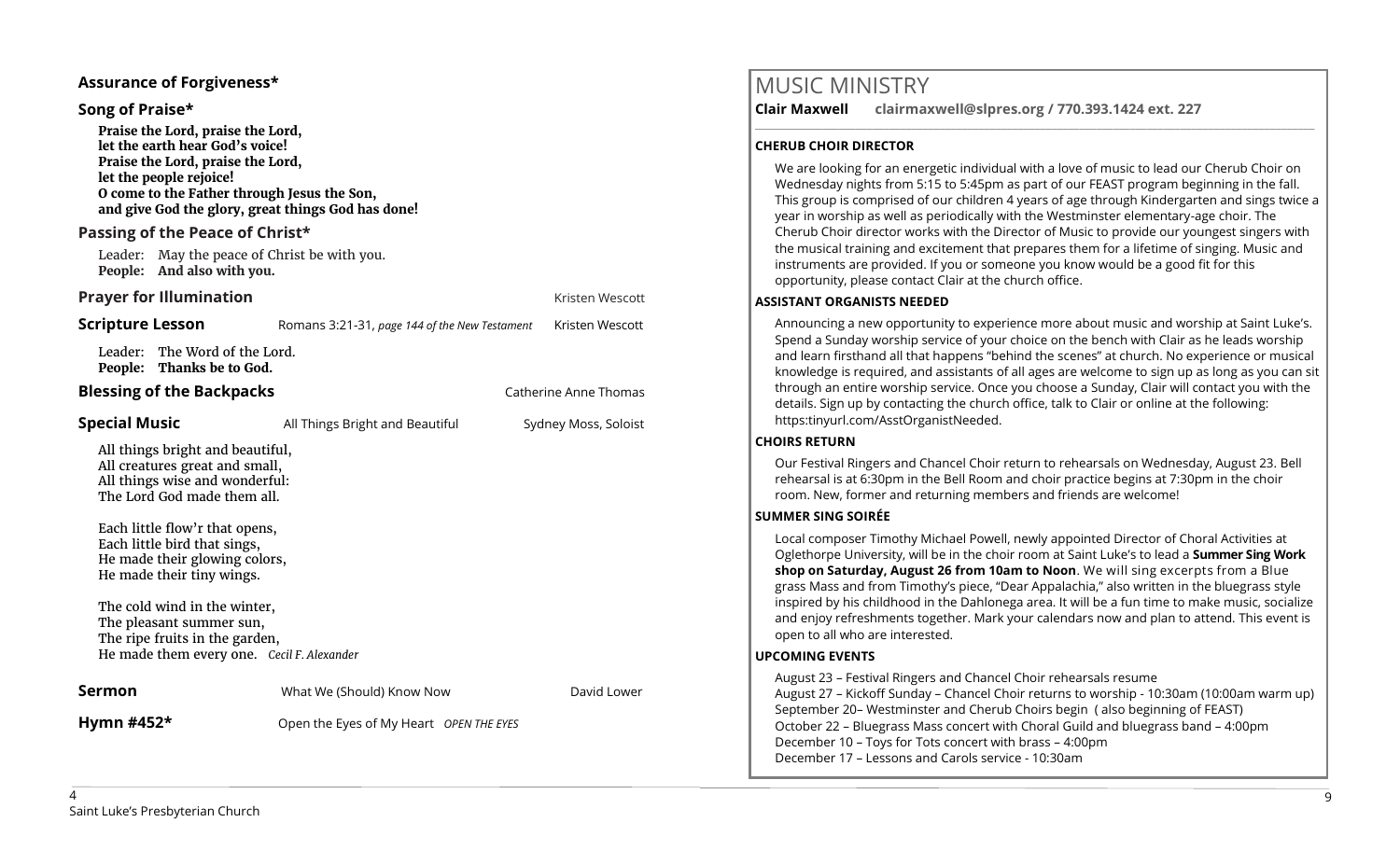# S P L A S H ! CHILDREN'S MINISTRIES

**Catherine Anne Thomas cathomas@slpres.org / 770.393.1424 ext. 228 \_\_\_\_\_\_\_\_\_\_\_\_\_\_\_\_\_\_\_\_\_\_\_\_\_\_\_\_\_\_\_\_\_\_\_\_\_\_\_\_\_\_\_\_\_\_\_\_\_\_\_\_\_\_\_\_\_\_\_\_\_\_\_\_\_\_\_\_\_\_\_\_\_\_\_\_\_\_\_\_\_\_\_\_\_\_\_\_\_\_\_\_\_\_\_\_\_\_\_\_\_\_\_\_\_\_\_** 

#### **UPCOMING EVENTS**

**Sunday, August 27** – Annual Pancake Kickoff, Children's Wax Museum (details below), and the unveiling of our incredible Bible Timeline installation! Breakfast begins in the Great Hall at 9am and continues until 10:15am.

**Sunday, September 3** – Movie Morning! Children in PreK and Kindergarten will enjoy "Mischief Sunday" in Room 121; kids in Grades 1 – 5 will love "Clive and Ian's Wonder Blimp of Knowledge"!

**Sunday, September 10** – First morning of Sunday School fun for children, 9:30am to 10:15am Get ready for some fun changes!

**Wednesday, September 20** – First Night of Feast! Children's Choirs begin rehearsals, delicious family dinners are back, and engaging new classes debut for all ages!

#### **CHILDREN'S WAX MUSEUM: BIBLE TIMELINE EDITION!**

This year our ever-popular Children's Wax Museum will serve as the "entry exhibit" to the brand-new Saint Luke's Bible Timeline! Each child who participates will give a "sneak peek" of a real person who was an important part of God's great story in the Old Testament. It's easy to participate: just sign up for a part in the main lobby, go home and learn a few key facts about what that person did to help God, then come on August 27 ready to "say your piece"! It can be one sentence or it can be three…just a brief "blurb" is fine. A selection of costumes will be provided if you need one - you'll get an email about that once you have signed up. Questions? Email [cathomas@slpres.org.](mailto:cathomas@slpres.org)

Affirmation of Faith\* **Apostles'** Creed **I believe in God, the Father Almighty, Maker of heaven and earth, and in Jesus Christ, His only Son, our Lord; who was conceived by the Holy Ghost, born of the Virgin Mary, suffered under Pontius Pilate; was crucified, dead, and buried; He descended into hell; the third day He rose again from the dead; He ascended into heaven, and sitteth on the right hand of God the Father Almighty; from thence He shall come to judge the quick and the dead. I believe in the Holy Ghost; the holy catholic Church; the communion of saints; the forgiveness of sins; the resurrection of the body; and the life everlasting. Amen.**

# **Offering Invitation**

*Giving is a tangible sign of worship. If you give electronically, there is a blue, laminated, electronic giving card in the pew rack to place in the offering plate as it is passed.*

**Offertory** Theme *Wolfgang Amadeus Mozart*

# **Song of Thanksgiving\***